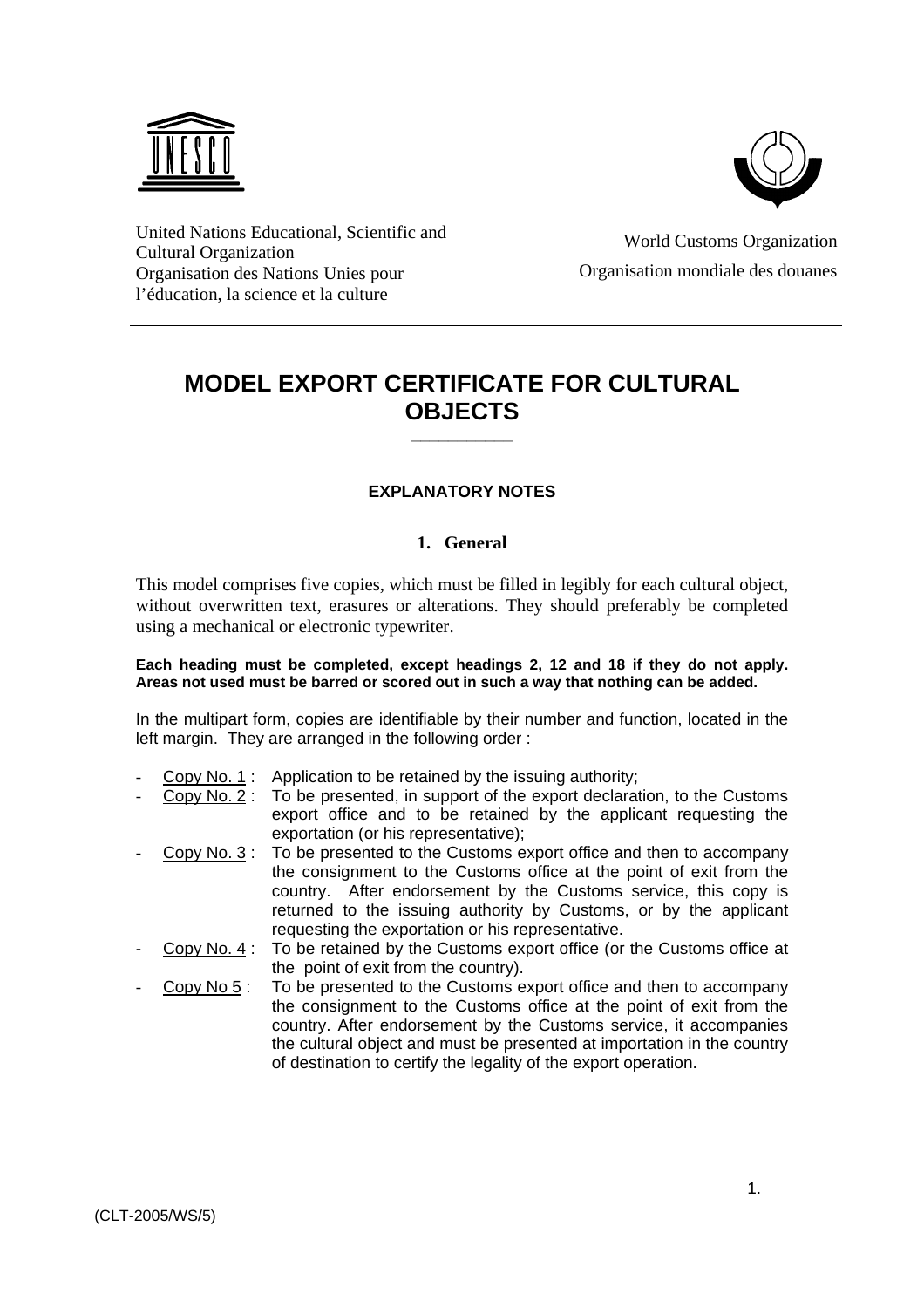#### **2. Headings**

- Heading 1 : Beneficiary applicant requesting the exportation : Full name and address. The applicant requesting the export authorization (e.g. museum, art dealer, gallery or individual) may or may not be the owner of the cultural object (if the regulation so permits).
- Heading 2 : Beneficiary applicant's representative : Full name and address of the legal or authorized representative (e.g. carrier, forwarding agent, authorized agent or other). To be completed only when such a representative exists.
- Heading 3 : *Issuing authority* (heading for issuing authority only) : Name and full address of the competent authority issuing the authorization.
- Heading 4 : Export license (heading for issuing authority only) : Indicate the authorization number, its duration (in months or years), the date from which export is authorized and the country of destination.
- Heading 5 : *Initial consignee (and subsequent consignee(s) if known)* : Full name and address of the consignee(s) of the cultural object (e.g. museum, art dealer, gallery or individual). Continue on supplementary pages if necessary.
- Heading 6 Type of export (heading for the issuing authority only): Tick the appropriate heading. If it is a temporary export, the time limit for reimportation of the cultural object must be indicated.
- Heading 7 : Owner of the cultural object : name (e.g. museum, art dealer, gallery or individual) and full address.
- Heading 8: Photograph of the cultural object (in colour and minimum  $9 \times 12$ centimeters) : To be stuck on to the form. The issuing authority must validate the photo by signing and stamping it. The issuing authority is invited to request other photos, taken from different angles, for threedimensional objects.
- Heading 9 : Dimensions and net weight of the cultural object (possibly with its stand) : The unit of measurement for these dimensions is in meters or centimeters, in the following order : height, width, depth and diameter if appropriate. For the net weight of the cultural object (possibly with its stand), the unit of measurement is kilograms or grams.
- Heading 10: *Inventory number or other identification* : Tick the appropriate heading(s). Enter the inventory number of the cultural object within the establishment or collection of origin. If no inventory exists, specify this for the cultural object at issue and enter the number of any other existing specific or by category classification.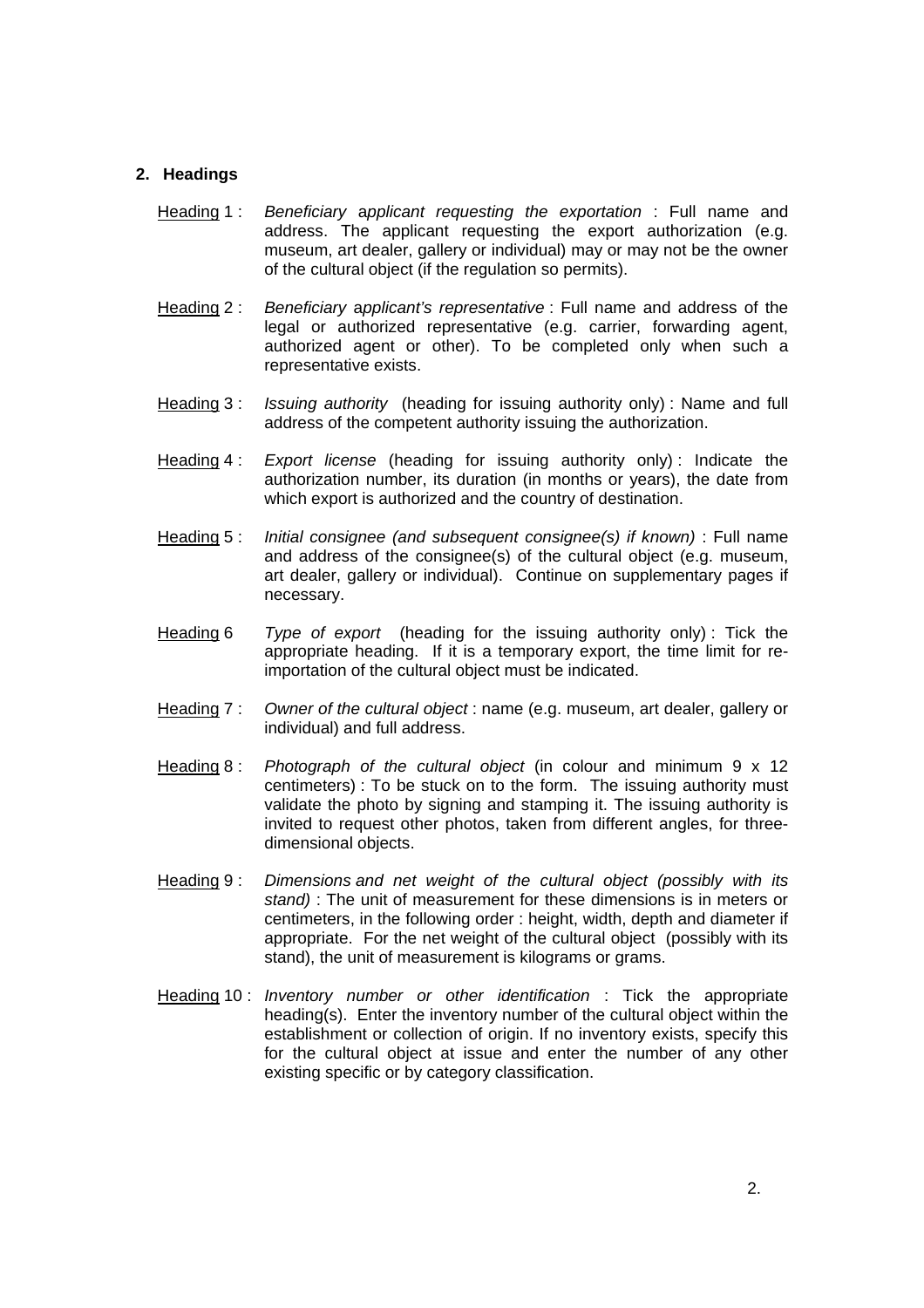- Heading 11 : Description of the cultural object. Apart from identification by number (inventory or other, see heading 10), describe the cultural object by:
	- (a) Its precise nature (e.g. painting, statue, low-relief);
	- (b) Its possible author or co-authors, if known and/or documented. If the author is unknown, indicate : name unknown. Specify if the work is signed (signature, monogram) and in what part;
	- (c) Its precise title or, failing that, the subject matter it represents :
		- Title : The title to be used is the official one, i.e. that listed in an inventory of cultural property or by the national heritage and cultural property authorities. The title should be given: (1) in the author's original language or, failing that, in the language of the catalogue; (2) in the language of the form.

Example : Painting by Munch from the museum in Oslo (Norway)

- (1) In the original language : SKRIK
- (2) In the language of the form (English) : The SCREAM.

It is very important to give the exact title, especially for books.

- Subject matter : for paintings, mention portrait, landscape, still life, etc. For furniture, specify: armchair, commode, wardrobe, etc. If it is a statue: dancer, bishop, musician, etc. For a religious or liturgical object: chalice, paten, ciborium, etc.
- (d) Its scientific name (especially for natural science collections and specimens), if one exists,
- (e) Its geographical origin,
- (f) Dating (as accurately as possible),
- (g) Any other useful information that could facilitate its identification. Specify, for example, if restoration work has been carried out, if certain elements or parts of the object are missing, damaged, cracked, etc. Indicate the issue number for bronze castings, sculptures and works such as lithographs and engravings.

For collections comprising several items forming a homogenous whole (e.g. archaeological finds with similar dates found during the same excavation), a general description of the above characteristics, together with a list of objects and/or a certificate from the competent scientific or archaeological organization or institute.

Continue on supplementary pages if necessary.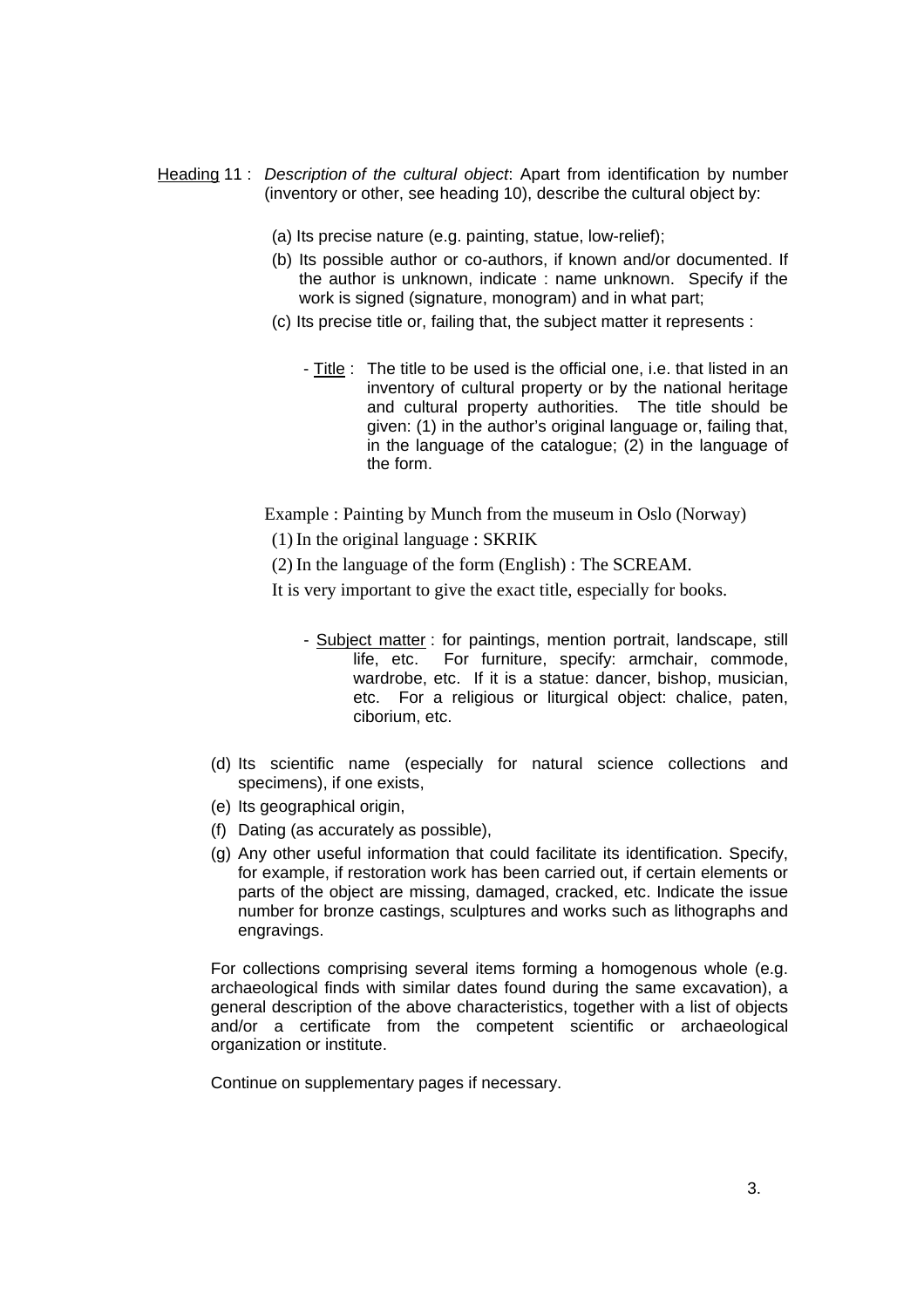- Heading 12 : Number of cultural objects in the collection : If the cultural objects presented at export form a homogenous whole making up part of a collection, specify their number and the number of other objects in the collection not presented at export (if applicable).
- Heading 13 : Copy, attribution, period, studio and/or style : If they are copies, indicate the author or authors copied. If the work is simply attributed to one author, indicate "attributed to …."
	- Attributed to : Followed by an author's name, guarantees that the work was produced during the lifetime of the author mentioned and that there are serious reasons for believing he was the author.

If the author is unknown, indicate the studio, school, style and period (e.g. Velasquez's studio, Venetian school, Louis XV or Victorian style, Ming period, etc.). For printed documents, indicate the editor's name.

- Studio : Followed/preceded by the author's name, indicates that the work was produced in his studio or under his leadership.
- School : Expression which, when followed by the author's name, indicates that the author was a pupil of the master. These terms may only be applied to a work produced during the author's lifetime or within 50 years of his death.
- Heading 14 : Material(s) and technique(s) : Great care should be taken when completing this heading; indicate the materials used and specify the technique employed (e.g. oil painting, woodcut, charcoal or pencil drawing, low wax casting, nitrate films, etc.).
- Heading 15 : Value of the cultural object in the country of exportation : Indicate the actual values or, failing that, an estimated value on the basis of reasonable criteria, in the national or reference currency (in this case, indicate the currency).
- Heading 16 : Legal status and use : Specify whether the cultural object presented at export has been sold, loaned, exchanged or other, and whether it is being exported for an exhibition, appraisal, research, repair or any other use.
- Heading 17 : Attached documents/Specific methods of identification : Tick the relevant heading.
- Heading 18: Supplementary pages : Indicate the number of supplementary pages used, if any.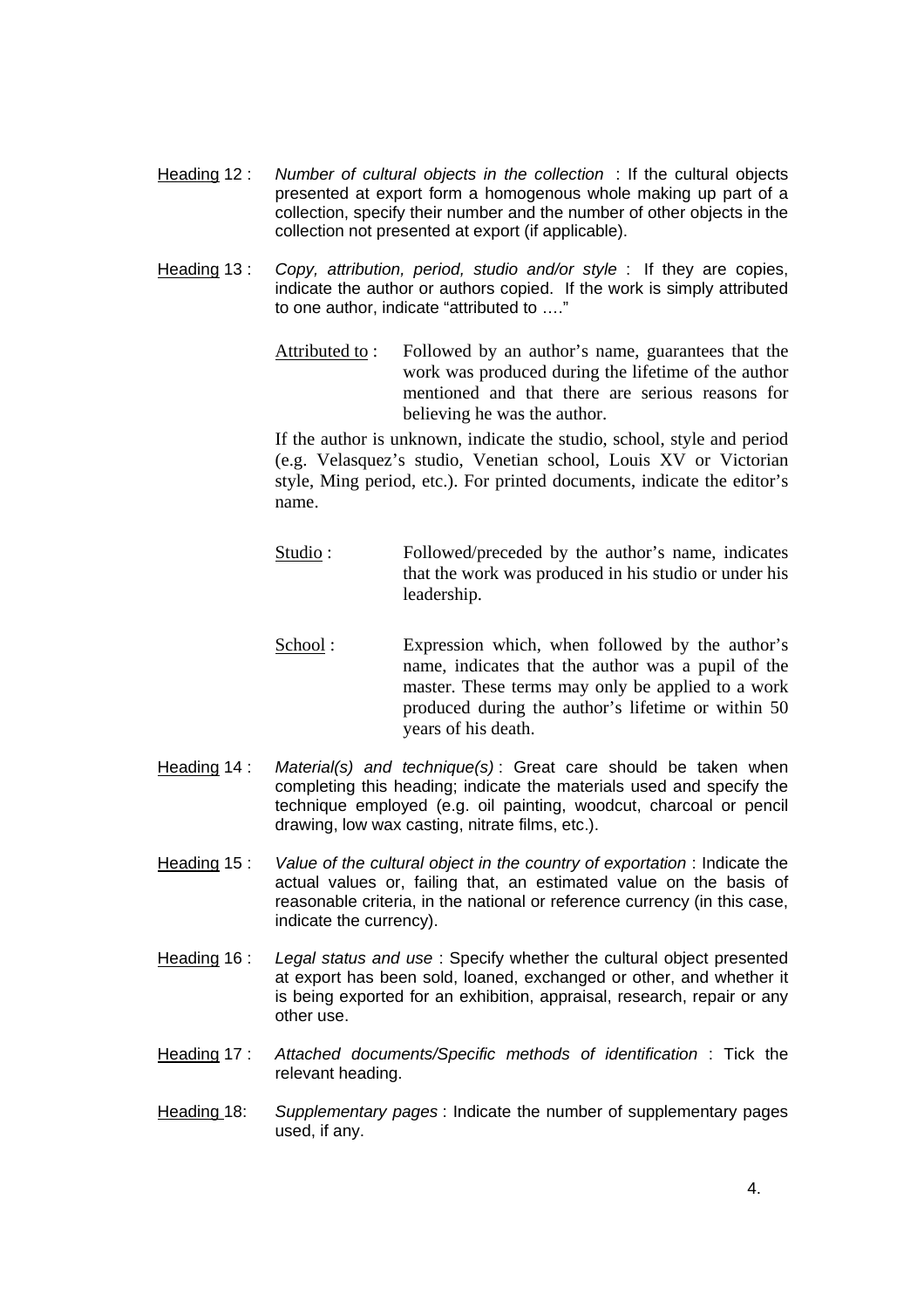- Heading 19 : For copy  $(1)$  : Application : Must be completed by the applicant requesting the exportation or his representative, who undertakes to provide accurate information in the application and the attached supporting documents. For copies (2), (3), (4) and (5) : Endorsement by the Customs export office: to be completed by the Customs export office. This means the office where the export declaration is presented and the export formalities are completed.
- Heading 20 : Signature and stamp of issuing authority : To be completed by the competent authority, specifying the place and date on the five copies of the authorization.
- Heading 21 : Endorsement by the Customs exit office: For copies 3, 4 and 5 only. To be completed by the Customs exit office, bearing the date. Customs exit office means the last Customs office prior to the exit of the objects from the country.

\* \* \*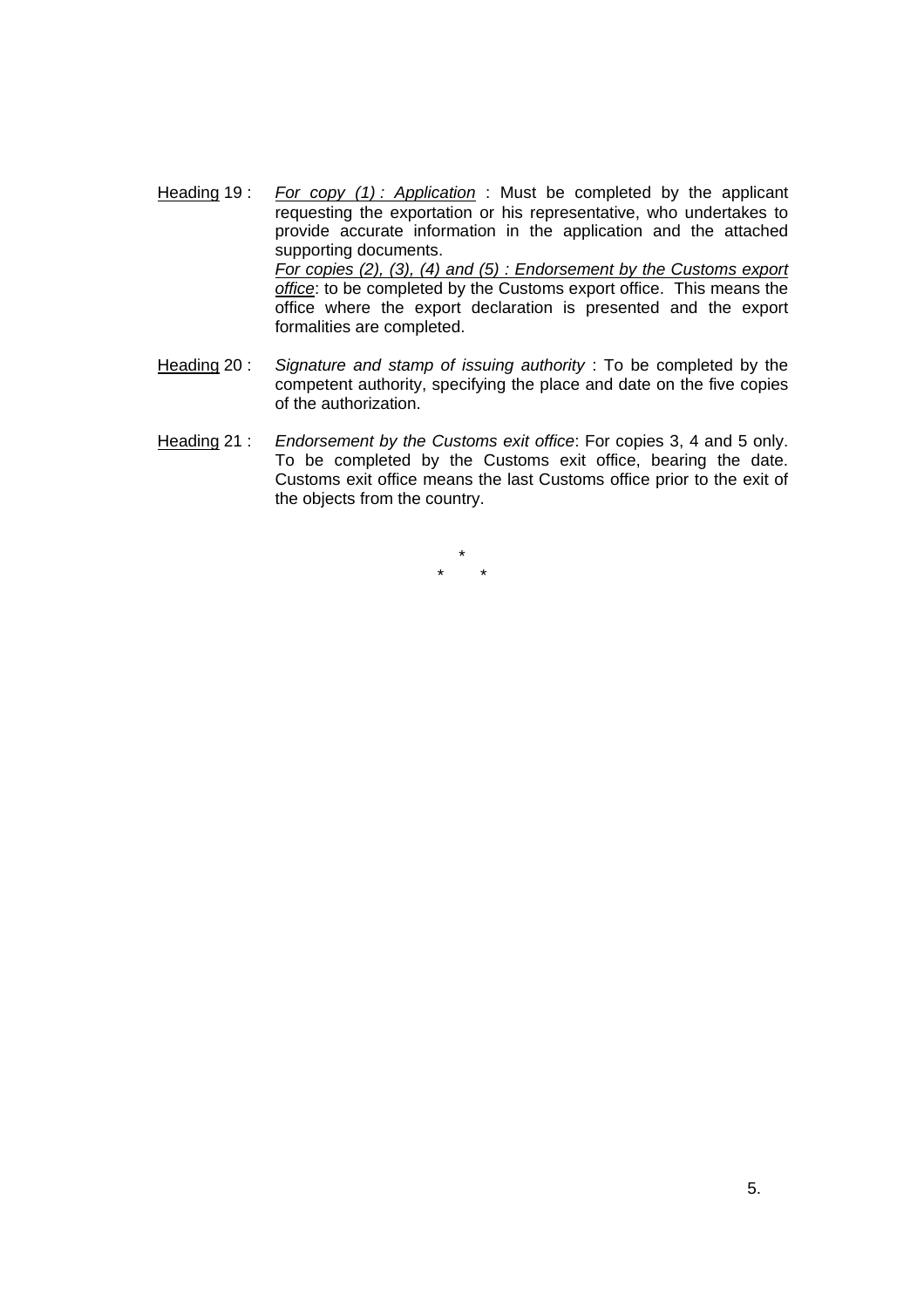| 1           | 1. Beneficiary applicant requesting the exportation (name and<br>address)                                 | 2. Beneficiary applicant's representative (name and<br>address)     |
|-------------|-----------------------------------------------------------------------------------------------------------|---------------------------------------------------------------------|
|             |                                                                                                           |                                                                     |
|             | 3. Issuing authority (name and address)                                                                   | 4. Export authorization<br>No.<br>Country of destination :          |
| Application | 5. Initial consignee (and subsequent consignee(s)) if known (name<br>and address)                         | 6. Type of export<br>Permanent export                               |
|             |                                                                                                           | Temporary export<br>Time limit for re-importation : ___ / ___ / ___ |
|             | 7. Owner of the cultural object (name and address)                                                        |                                                                     |
|             | 8. Photograph of the cultural object : 9 x 12 centimeters minimum                                         |                                                                     |
|             |                                                                                                           |                                                                     |
|             |                                                                                                           |                                                                     |
|             |                                                                                                           |                                                                     |
|             |                                                                                                           |                                                                     |
|             |                                                                                                           |                                                                     |
|             |                                                                                                           |                                                                     |
|             | (Continue on supplementary pages if necessary. Validate with the issuing authority's signature and stamp) |                                                                     |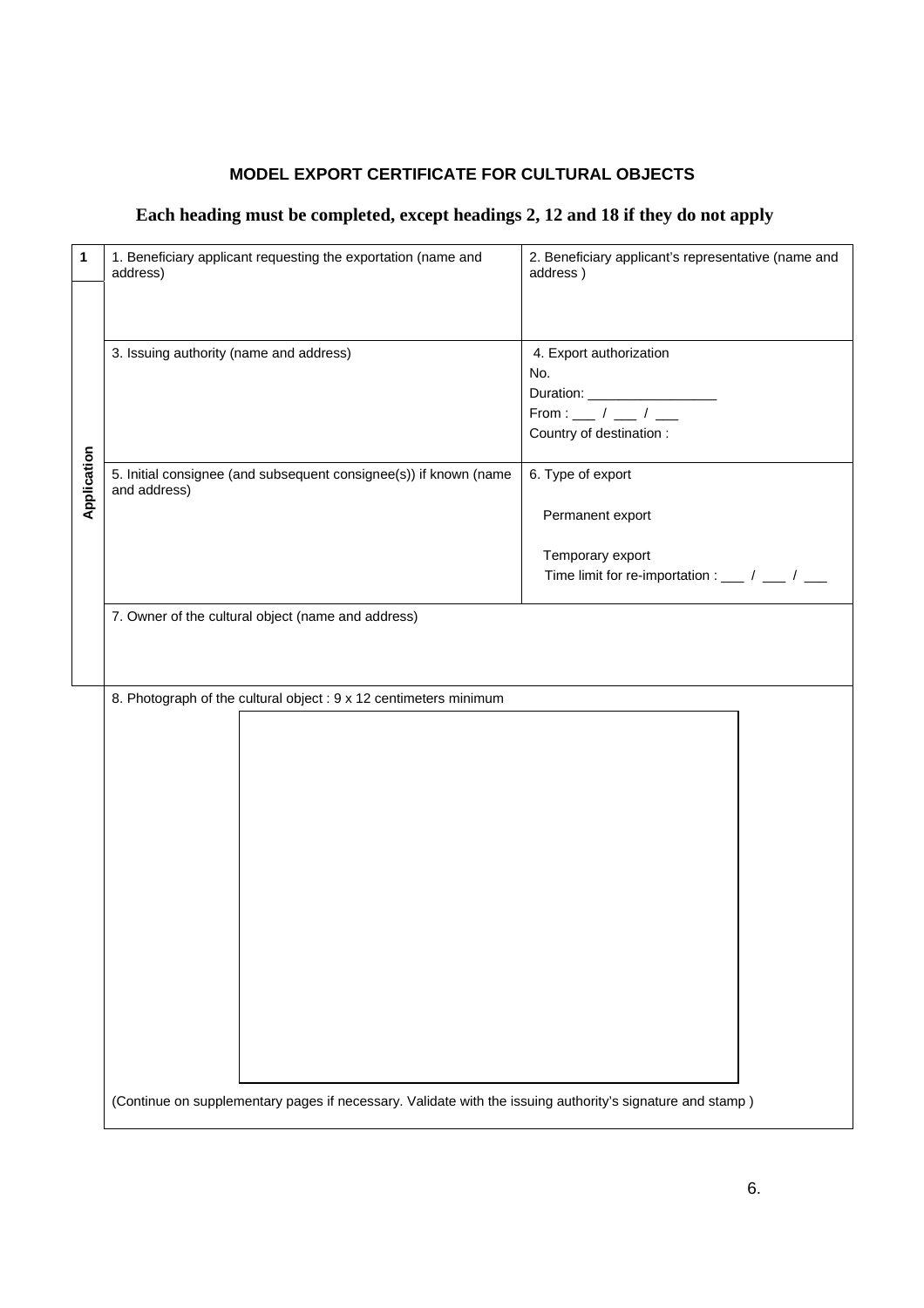| 9. Dimensions and net weight of the cultural object<br>(possibly with its stand)                                                                                                              | $\Box$ Inventory :<br>No.<br>$\square$ No existing inventory | 10. Inventory number or other identification<br>□ Other classification :<br>No.<br>$\square$ No other existing classification |
|-----------------------------------------------------------------------------------------------------------------------------------------------------------------------------------------------|--------------------------------------------------------------|-------------------------------------------------------------------------------------------------------------------------------|
| 11. Description of the cultural object                                                                                                                                                        |                                                              |                                                                                                                               |
| $(a)$ Type:                                                                                                                                                                                   |                                                              | (e) Geographical origin :                                                                                                     |
| (b) Author /co-author:                                                                                                                                                                        |                                                              | $(f)$ Dating:                                                                                                                 |
| (c) Title or, failing that, subject matter :                                                                                                                                                  |                                                              | (g) Other information for identification purposes:                                                                            |
| (d) Scientific name if there is one:                                                                                                                                                          |                                                              |                                                                                                                               |
| 12. Number of cultural objects in the collection<br>Presented:<br>Not presented :                                                                                                             |                                                              | 13. Copy, attribution, period, studio and/or style                                                                            |
| 14. Material(s) and Technique(s)                                                                                                                                                              |                                                              |                                                                                                                               |
| 15. Actual value of the cultural object or, failing that, estimated value based on reasonable criteria<br>in the country of exportation :                                                     |                                                              |                                                                                                                               |
| 16. Legal status and use of the cultural object<br>Status: $\Box$ Sold $\Box$ Loaned $\Box$ Exchanged $\Box$ Other (please specify) :<br>Exported for: □ Exhibition<br>□ Appraisal □ Research |                                                              | $\Box$ Repair $\Box$ Other (please specify) :                                                                                 |
| 17. Attached documents /special identification methods                                                                                                                                        |                                                              |                                                                                                                               |
| $\Box$ Photograph (colour)<br>Bibliography<br>П.<br>$\Box$ List<br>Catalogue<br>□<br>□ Valuation documents<br>$\square$ Seals                                                                 |                                                              | $\Box$ Other (please specify) :                                                                                               |
| 18. Supplementary pages : number of supplementary pages if applicable (in figures and letters)                                                                                                |                                                              |                                                                                                                               |
| 19. Application                                                                                                                                                                               |                                                              | 20. Signature and stamp of issuing authority                                                                                  |
| I hereby apply for an export authorization for the cultural object<br>described above and declare that the information in this application<br>and the supporting documents is true.           |                                                              |                                                                                                                               |
| Place and date:<br>Signature:                                                                                                                                                                 |                                                              |                                                                                                                               |
| (Position and name of signatory)                                                                                                                                                              |                                                              | Place and date:                                                                                                               |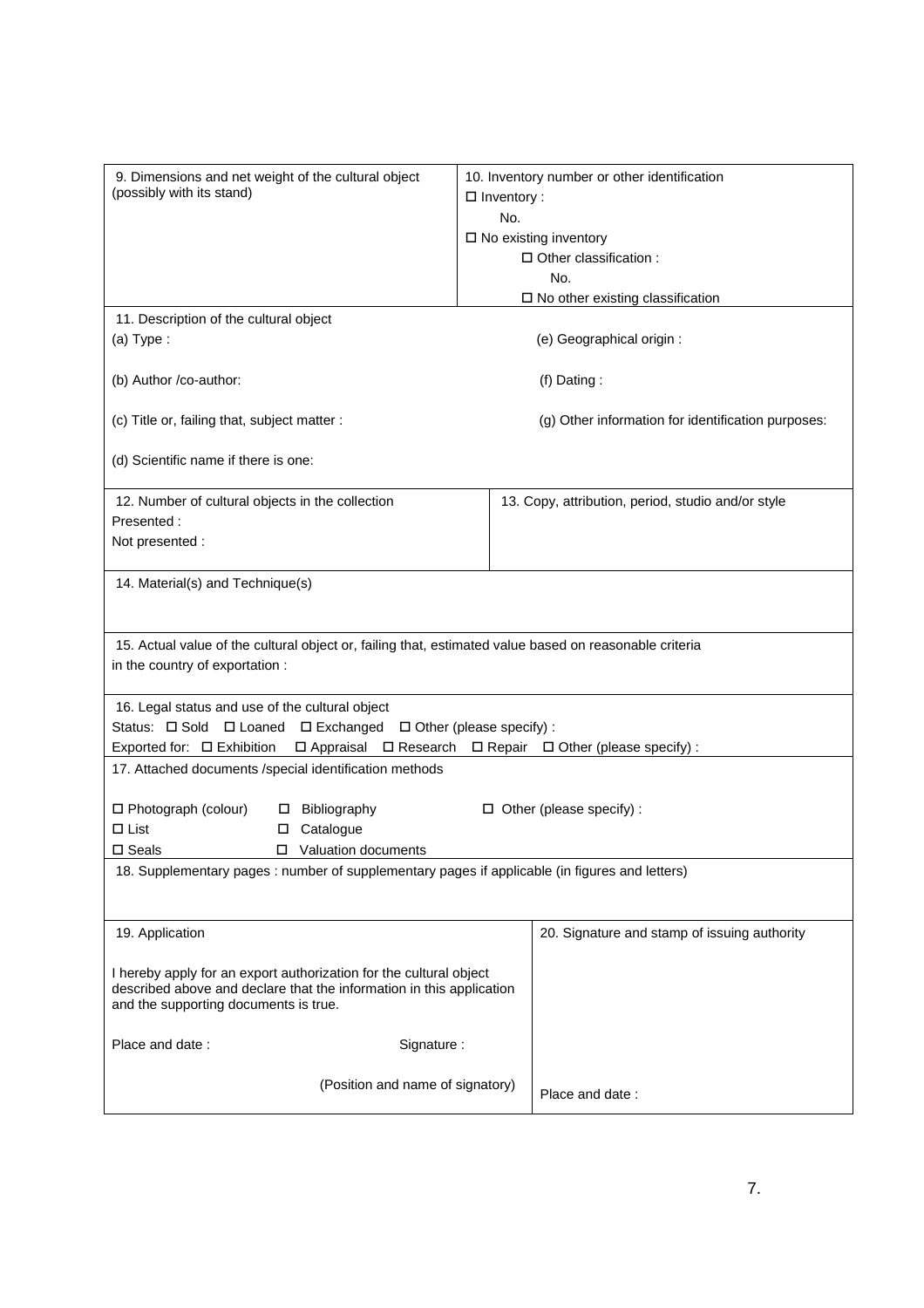| 2                | 1. Beneficiary applicant requesting the exportation (name and<br>address)                                 | 2. Beneficiary applicant's representative (name and<br>address)                   |
|------------------|-----------------------------------------------------------------------------------------------------------|-----------------------------------------------------------------------------------|
|                  |                                                                                                           |                                                                                   |
|                  | 3. Issuing authority (name and address)                                                                   | 4. Export authorization<br>No.<br>From : __ / __ / __<br>Country of destination : |
| Applicant's copy | 5. Initial consignee (and subsequent consignee(s)) if known (name<br>and address)                         | 6. Type of export<br>Permanent export                                             |
|                  |                                                                                                           | Temporary export<br>Time limit for re-importation : ___ / ___ / ___               |
|                  | 7. Owner of the cultural object (name and address)                                                        |                                                                                   |
|                  | 8. Photograph of the cultural object: 9 x 12 centimeters minimum                                          |                                                                                   |
|                  |                                                                                                           |                                                                                   |
|                  |                                                                                                           |                                                                                   |
|                  |                                                                                                           |                                                                                   |
|                  |                                                                                                           |                                                                                   |
|                  |                                                                                                           |                                                                                   |
|                  | (Continue on supplementary pages if necessary. Validate with the issuing authority's signature and stamp) |                                                                                   |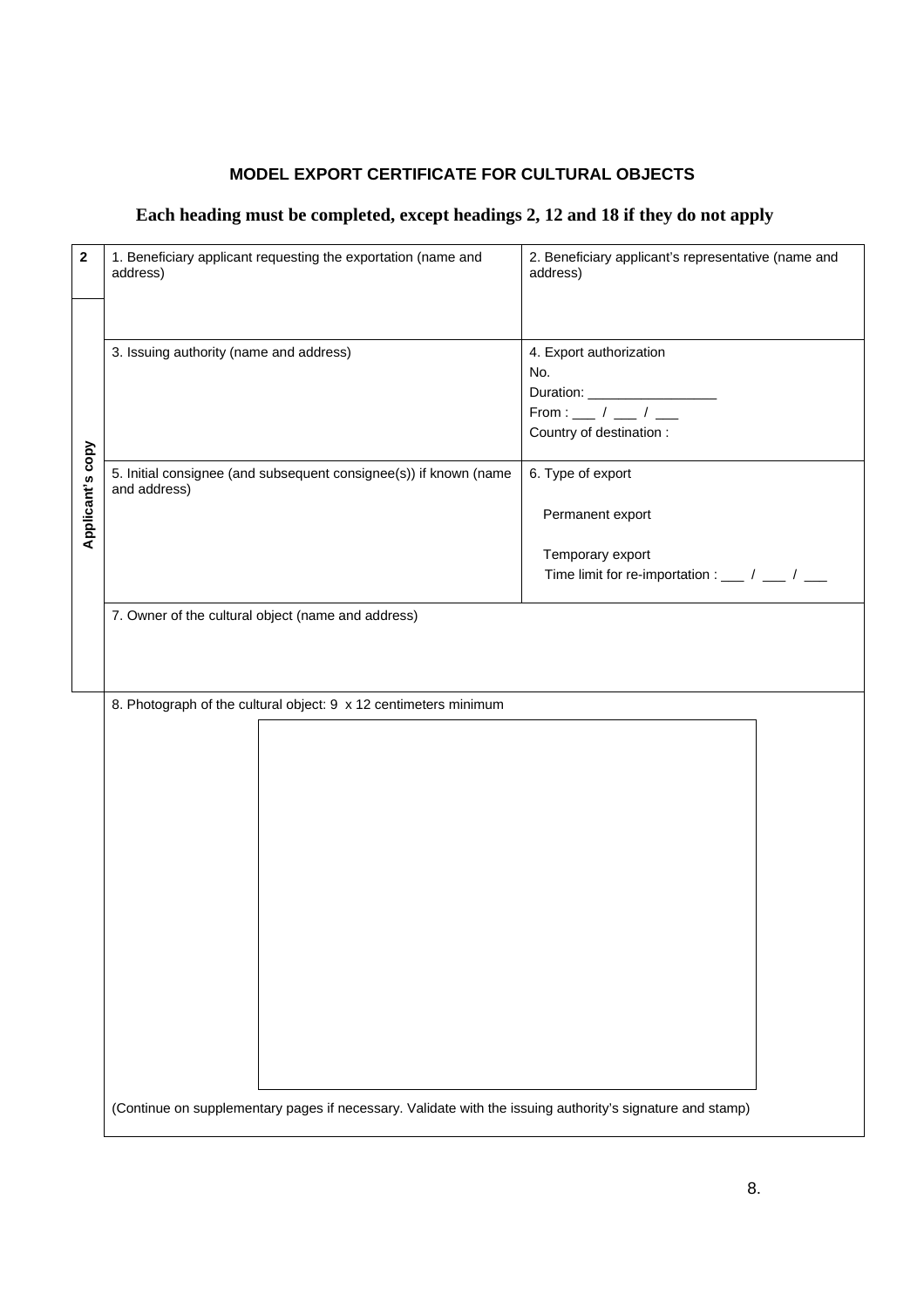| 9. Dimensions and net weight of the cultural object<br>(possibly with its stand)                       | 10. Inventory number or other identification<br>$\Box$ Inventory :             |
|--------------------------------------------------------------------------------------------------------|--------------------------------------------------------------------------------|
|                                                                                                        | No.                                                                            |
|                                                                                                        | $\square$ No existing inventory                                                |
|                                                                                                        | □ Other classification :                                                       |
|                                                                                                        | No.                                                                            |
|                                                                                                        | $\square$ No other existing classification                                     |
| 11. Description of the cultural object                                                                 |                                                                                |
| $(a)$ Type:                                                                                            | (e) Geographical origin :                                                      |
|                                                                                                        |                                                                                |
| (b) Author /co-author:                                                                                 | $(f)$ Dating:                                                                  |
|                                                                                                        |                                                                                |
| (c) Title or, failing that, subject matter :                                                           | (g) Other information for identification purposes:                             |
|                                                                                                        |                                                                                |
| (d) Scientific name (if there is one):                                                                 |                                                                                |
|                                                                                                        |                                                                                |
| 12. Number of cultural objects in the collection                                                       | 13. Copy, attribution, period, studio and/or style                             |
| Presented:                                                                                             |                                                                                |
| Not presented :                                                                                        |                                                                                |
|                                                                                                        |                                                                                |
| 14. Material(s) and Technique(s)                                                                       |                                                                                |
| 15. Actual value of the cultural object or, failing that, estimated value based on reasonable criteria |                                                                                |
| in the country of exportation :                                                                        |                                                                                |
|                                                                                                        |                                                                                |
| 16. Legal status and use of the cultural object                                                        |                                                                                |
| Status: $\Box$ Sold $\Box$ Loaned $\Box$ Exchanged $\Box$ Other (please specify) :                     |                                                                                |
| Exported for: □ Exhibition                                                                             | $\Box$ Appraisal $\Box$ Research $\Box$ Repair $\Box$ Other (please specify) : |
| 17. Attached documents /special identification methods                                                 |                                                                                |
|                                                                                                        |                                                                                |
| □ Photograph (colour)<br>□ Bibliography                                                                | $\Box$ Other (please specify) :                                                |
| $\Box$ List<br>Catalogue<br>$\Box$                                                                     |                                                                                |
| Valuation documents<br>$\square$ Seals<br>□                                                            |                                                                                |
| 18. Supplementary pages : number of supplementary pages if applicable (in figures and letters)         |                                                                                |
|                                                                                                        |                                                                                |
| 19. Endorsement by Customs Export Office                                                               | 20. Signature and stamp of issuing authority                                   |
|                                                                                                        |                                                                                |
| Signature and stamp:                                                                                   |                                                                                |
|                                                                                                        |                                                                                |
| Customs office:                                                                                        |                                                                                |
|                                                                                                        |                                                                                |
| Country:                                                                                               |                                                                                |
|                                                                                                        |                                                                                |
|                                                                                                        |                                                                                |
| Export document No.:<br>Dated:                                                                         | Place and date:                                                                |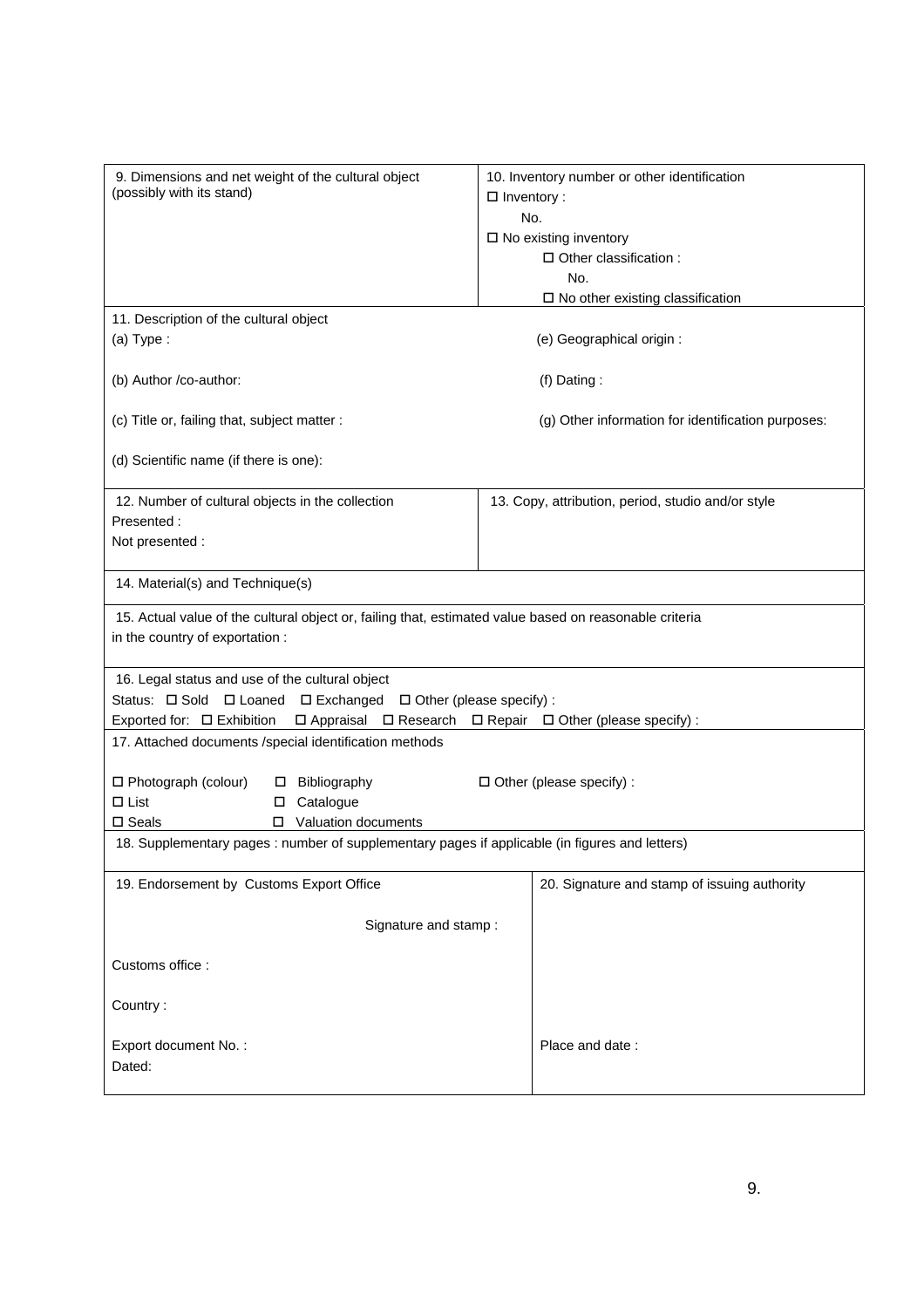| 3                        | 1. Beneficiary applicant requesting the exportation (name and<br>address)                                  | 2. Beneficiary applicant's representative (name and<br>address) |
|--------------------------|------------------------------------------------------------------------------------------------------------|-----------------------------------------------------------------|
|                          |                                                                                                            |                                                                 |
|                          | 3. Issuing authority (name and address)                                                                    | 4. Export authorization                                         |
|                          |                                                                                                            | No.                                                             |
|                          |                                                                                                            |                                                                 |
|                          |                                                                                                            | From : $\frac{1}{1}$ / $\frac{1}{1}$                            |
|                          |                                                                                                            |                                                                 |
| Issuing authority's copy |                                                                                                            | Country of destination :                                        |
|                          | 5. Initial consignee (and subsequent consignee(s)) if known (name<br>and address)                          | 6. Type of export                                               |
|                          |                                                                                                            | Permanent export                                                |
|                          |                                                                                                            | Temporary export                                                |
|                          |                                                                                                            | Time limit for re-importation : ___ / ___ / ___                 |
|                          |                                                                                                            |                                                                 |
|                          | 7. Owner of the cultural object (name and address)                                                         |                                                                 |
|                          |                                                                                                            |                                                                 |
|                          |                                                                                                            |                                                                 |
|                          |                                                                                                            |                                                                 |
|                          | 8. Photograph of the cultural object: 9 x 12 centimeters minimum                                           |                                                                 |
|                          |                                                                                                            |                                                                 |
|                          |                                                                                                            |                                                                 |
|                          |                                                                                                            |                                                                 |
|                          |                                                                                                            |                                                                 |
|                          |                                                                                                            |                                                                 |
|                          |                                                                                                            |                                                                 |
|                          |                                                                                                            |                                                                 |
|                          |                                                                                                            |                                                                 |
|                          |                                                                                                            |                                                                 |
|                          |                                                                                                            |                                                                 |
|                          |                                                                                                            |                                                                 |
|                          |                                                                                                            |                                                                 |
|                          |                                                                                                            |                                                                 |
|                          |                                                                                                            |                                                                 |
|                          |                                                                                                            |                                                                 |
|                          |                                                                                                            |                                                                 |
|                          |                                                                                                            |                                                                 |
|                          |                                                                                                            |                                                                 |
|                          |                                                                                                            |                                                                 |
|                          | (Continue on supplementary pages if necessary. Validate with the issuing authority's signature and stamp). |                                                                 |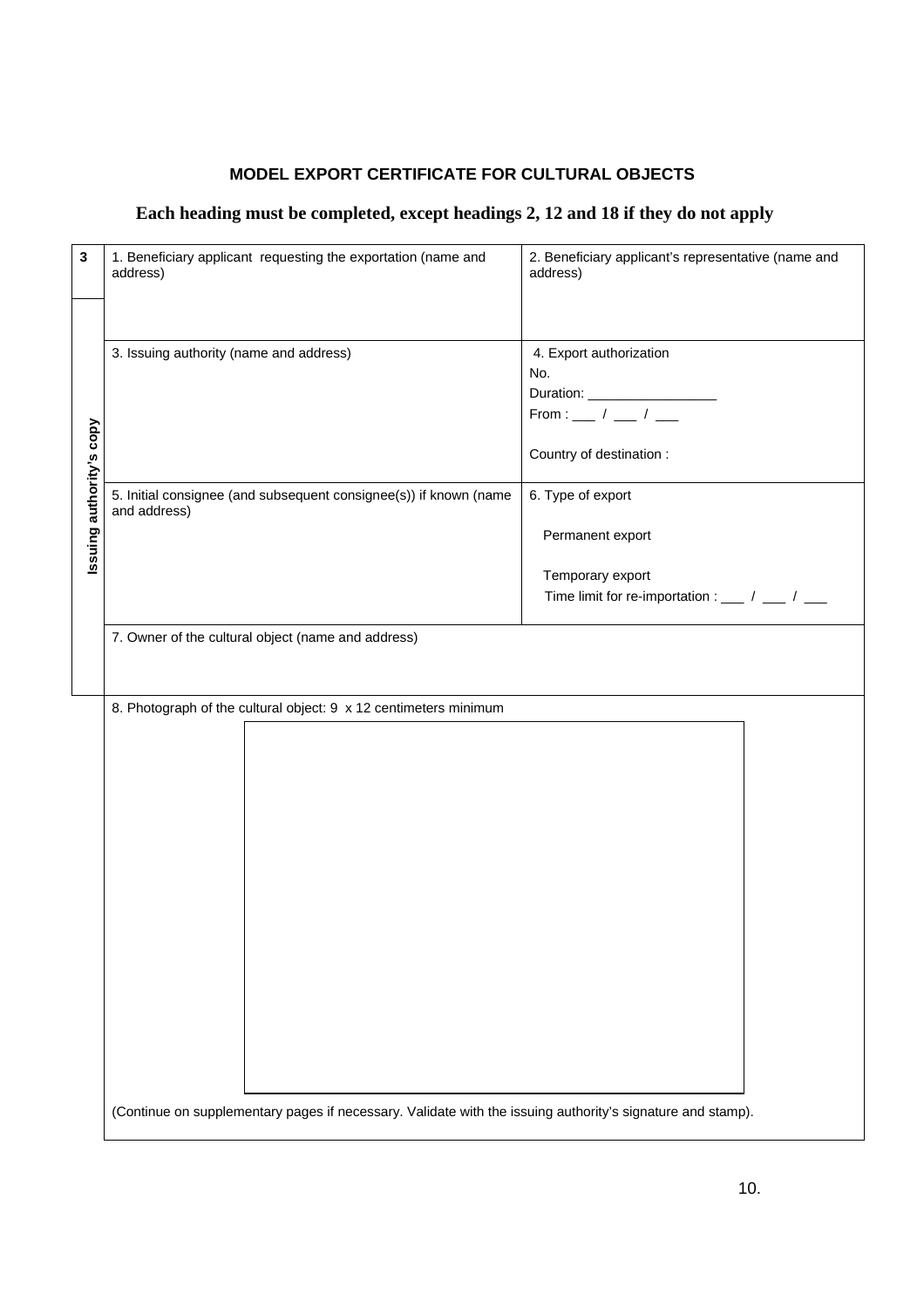| 9. Dimensions and net weight of the cultural object<br>(possibly with its stand)                       | 10. Inventory number or other identification<br>$\Box$ Inventory :             |
|--------------------------------------------------------------------------------------------------------|--------------------------------------------------------------------------------|
|                                                                                                        | No.                                                                            |
|                                                                                                        | $\square$ No existing inventory                                                |
|                                                                                                        | □ Other classification :                                                       |
|                                                                                                        | No.                                                                            |
|                                                                                                        | $\square$ No other existing classification                                     |
| 11. Description of the cultural object                                                                 |                                                                                |
| $(a)$ Type:                                                                                            | (e) Geographical origin :                                                      |
| (b) Author /co-author:                                                                                 | (f) Dating:                                                                    |
| (c) Title or, failing that, subject matter :                                                           | (g) Other information for identification purposes:                             |
| (d) Scientific name (if there is one):                                                                 |                                                                                |
| 12. Number of cultural objects in the collection                                                       | 13. Copy, attribution, period, studio and/or style                             |
| Presented:                                                                                             |                                                                                |
| Not presented :                                                                                        |                                                                                |
| 14. Material(s) and Technique(s)                                                                       |                                                                                |
|                                                                                                        |                                                                                |
|                                                                                                        |                                                                                |
| 15. Actual value of the cultural object or, failing that, estimated value based on reasonable criteria |                                                                                |
| in the country of exportation :                                                                        |                                                                                |
|                                                                                                        |                                                                                |
| 16. Legal status and use of the cultural object                                                        |                                                                                |
| Status: $\Box$ Sold $\Box$ Loaned $\Box$ Exchanged $\Box$ Other (please specify) :                     |                                                                                |
| Exported for: □ Exhibition                                                                             | $\Box$ Appraisal $\Box$ Research $\Box$ Repair $\Box$ Other (please specify) : |
| 17. Attached documents /special identification methods                                                 |                                                                                |
|                                                                                                        |                                                                                |
| □ Photograph (colour)<br>□ Bibliography                                                                | $\Box$ Other (please specify) :                                                |
| $\Box$ List<br>□ Catalogue                                                                             |                                                                                |
| □ Valuation documents<br>$\square$ Seals                                                               |                                                                                |
| 18. Supplementary pages : number of supplementary pages if applicable (in figures and letters)         |                                                                                |
| 19. Endorsement by Customs Export Office                                                               | 20. Signature and stamp of issuing authority                                   |
|                                                                                                        |                                                                                |
| Signature and stamp                                                                                    |                                                                                |
| Customs office:                                                                                        |                                                                                |
| Country:                                                                                               |                                                                                |
| Export document No.:                                                                                   |                                                                                |
| Dated:                                                                                                 | Place and date:                                                                |
|                                                                                                        |                                                                                |
| 21. Customs exit office                                                                                |                                                                                |
| Stamp and date:                                                                                        |                                                                                |
|                                                                                                        |                                                                                |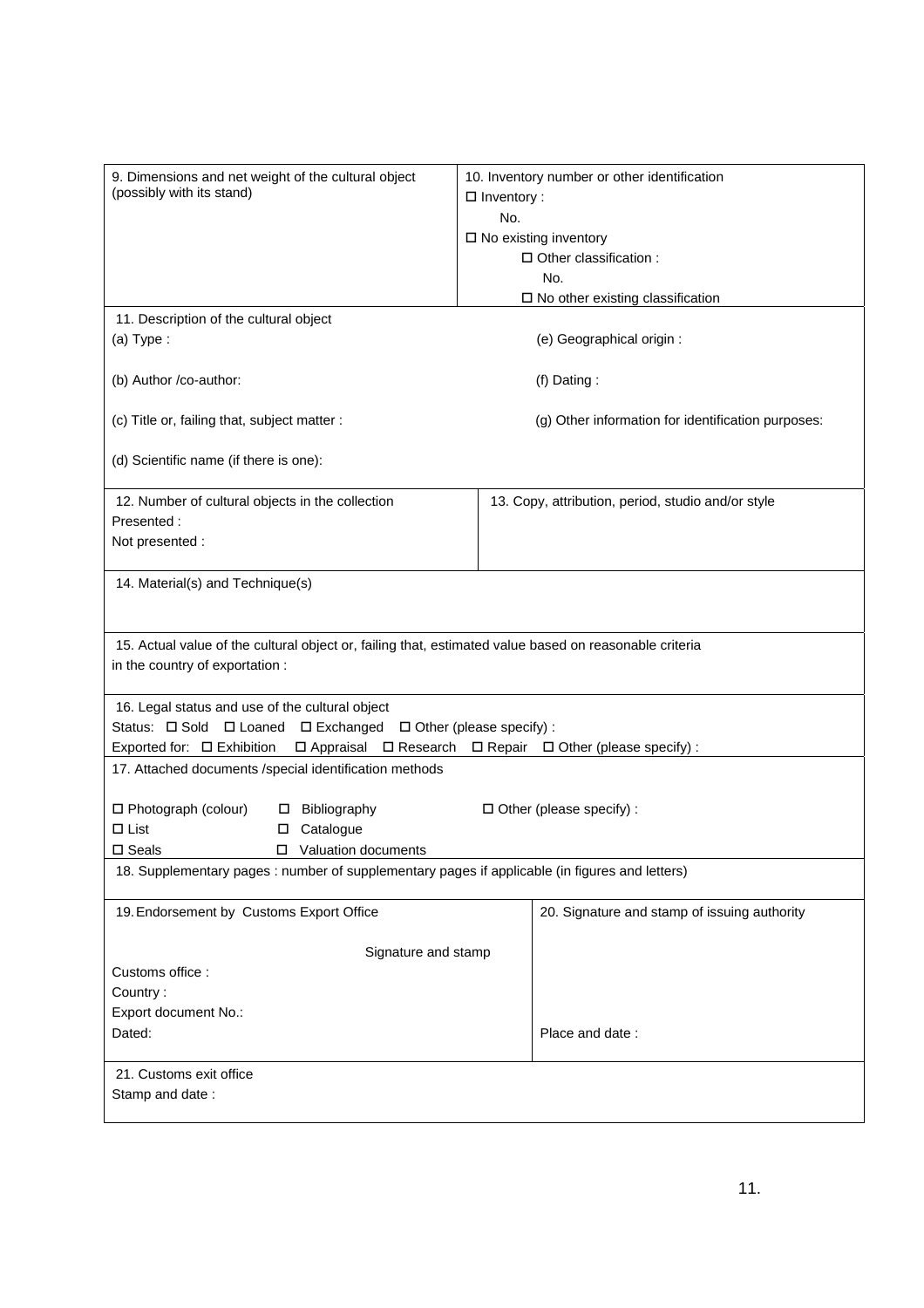| 4                                           | 1. Beneficiary applicant requesting the exportation (name and<br>address)                                  | 2. Beneficiary applicant's representative (name and<br>address) |
|---------------------------------------------|------------------------------------------------------------------------------------------------------------|-----------------------------------------------------------------|
|                                             |                                                                                                            |                                                                 |
|                                             | 3. Issuing authority (name and address)                                                                    | 4. Export authorization                                         |
|                                             |                                                                                                            | No.                                                             |
|                                             |                                                                                                            |                                                                 |
|                                             |                                                                                                            | From : __ / __ / __                                             |
| Copy for Customs authorities at exportation |                                                                                                            | Country of destination :                                        |
|                                             | 5. Initial consignee (and subsequent consignee(s) if known) (name<br>and address)                          | 6. Type of export                                               |
|                                             |                                                                                                            | Permanent export                                                |
|                                             |                                                                                                            | Temporary export                                                |
|                                             |                                                                                                            | Time limit for re-importation : ___ / ___ / ___                 |
|                                             |                                                                                                            |                                                                 |
|                                             | 7. Owner of the cultural object (name and address)                                                         |                                                                 |
|                                             |                                                                                                            |                                                                 |
|                                             | 8. Photograph of the cultural object : 9 x 12 centimeters minimum                                          |                                                                 |
|                                             |                                                                                                            |                                                                 |
|                                             |                                                                                                            |                                                                 |
|                                             |                                                                                                            |                                                                 |
|                                             |                                                                                                            |                                                                 |
|                                             |                                                                                                            |                                                                 |
|                                             |                                                                                                            |                                                                 |
|                                             |                                                                                                            |                                                                 |
|                                             |                                                                                                            |                                                                 |
|                                             |                                                                                                            |                                                                 |
|                                             |                                                                                                            |                                                                 |
|                                             |                                                                                                            |                                                                 |
|                                             |                                                                                                            |                                                                 |
|                                             |                                                                                                            |                                                                 |
|                                             |                                                                                                            |                                                                 |
|                                             |                                                                                                            |                                                                 |
|                                             |                                                                                                            |                                                                 |
|                                             |                                                                                                            |                                                                 |
|                                             | (Continue on supplementary pages if necessary. Validate with the issuing authority's signature and stamp). |                                                                 |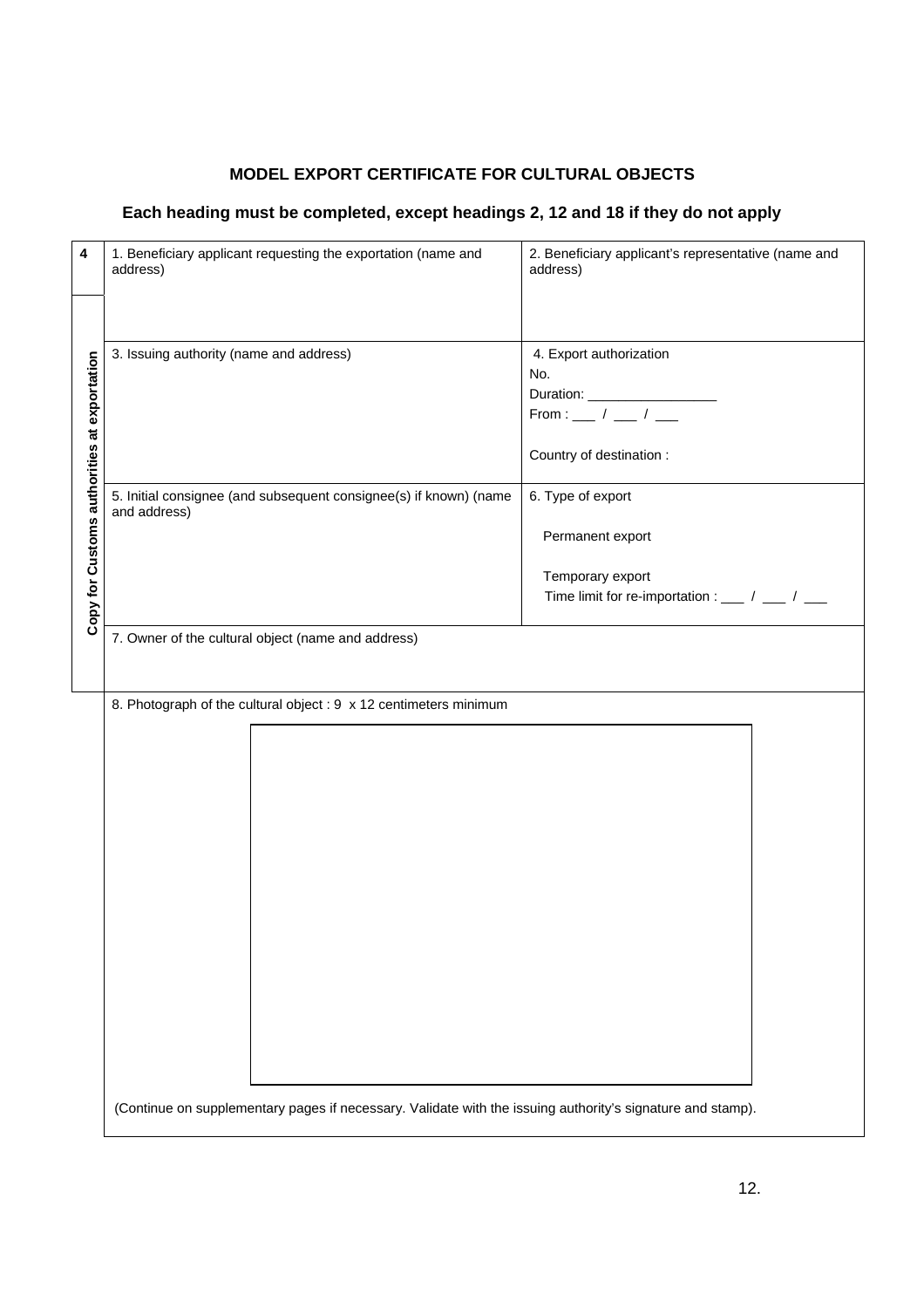| 9. Dimensions and net weight of the cultural object                                                    | 10. Inventory number or other identification                  |
|--------------------------------------------------------------------------------------------------------|---------------------------------------------------------------|
| (possibly with its stand)                                                                              | $\Box$ Inventory :                                            |
|                                                                                                        | No.                                                           |
|                                                                                                        | $\square$ No existing inventory                               |
|                                                                                                        | □ Other classification :                                      |
|                                                                                                        | No.                                                           |
|                                                                                                        | $\square$ No other existing classification                    |
| 11. Description of the cultural object                                                                 |                                                               |
| $(a)$ Type:                                                                                            | (e) Geographical origin :                                     |
| (b) Author /co-author:                                                                                 | (f) Dating:                                                   |
| (c) Title or, failing that, subject matter :                                                           | (g) Other information for identification purposes:            |
| (d) Scientific name (if there is one):                                                                 |                                                               |
| 12. Number of cultural objects in the collection                                                       | 13. Copy, attribution, period, studio and/or style            |
| Presented:                                                                                             |                                                               |
| Not presented :                                                                                        |                                                               |
| 14. Material(s) and Technique(s)                                                                       |                                                               |
|                                                                                                        |                                                               |
|                                                                                                        |                                                               |
| 15. Actual value of the cultural object or, failing that, estimated value based on reasonable criteria |                                                               |
| in the country of exportation :                                                                        |                                                               |
| 16. Legal status and use of the cultural object                                                        |                                                               |
| Status: □ Sold □ Loaned<br>$\Box$ Exchanged                                                            | $\Box$ Other (to be specified) :                              |
| □ Exhibition □ Appraisal<br>Exported for:                                                              | $\Box$ Research $\Box$ Repair $\Box$ Other (please specify) : |
| 17. Attached documents /special identification methods                                                 |                                                               |
|                                                                                                        |                                                               |
| □ Photograph (colour)<br>Bibliography<br>□                                                             | $\Box$ Other (please specify) :                               |
| $\Box$ List<br>Catalogue<br>0                                                                          |                                                               |
| □ Valuation documents<br>$\square$ Seals                                                               |                                                               |
| 18. Supplementary pages : number of supplementary pages if applicable (in figures and letters)         |                                                               |
|                                                                                                        |                                                               |
| 19. Endorsement by Customs Export Office                                                               | 20. Signature and stamp of issuing authority                  |
|                                                                                                        |                                                               |
| Signature and stamp                                                                                    |                                                               |
|                                                                                                        |                                                               |
| Customs office:                                                                                        |                                                               |
| Country:                                                                                               |                                                               |
| Export document No.:                                                                                   |                                                               |
| Dated:                                                                                                 | Place and date:                                               |
| 21. Customs exit office<br>Stamp and date:                                                             |                                                               |
|                                                                                                        |                                                               |
|                                                                                                        |                                                               |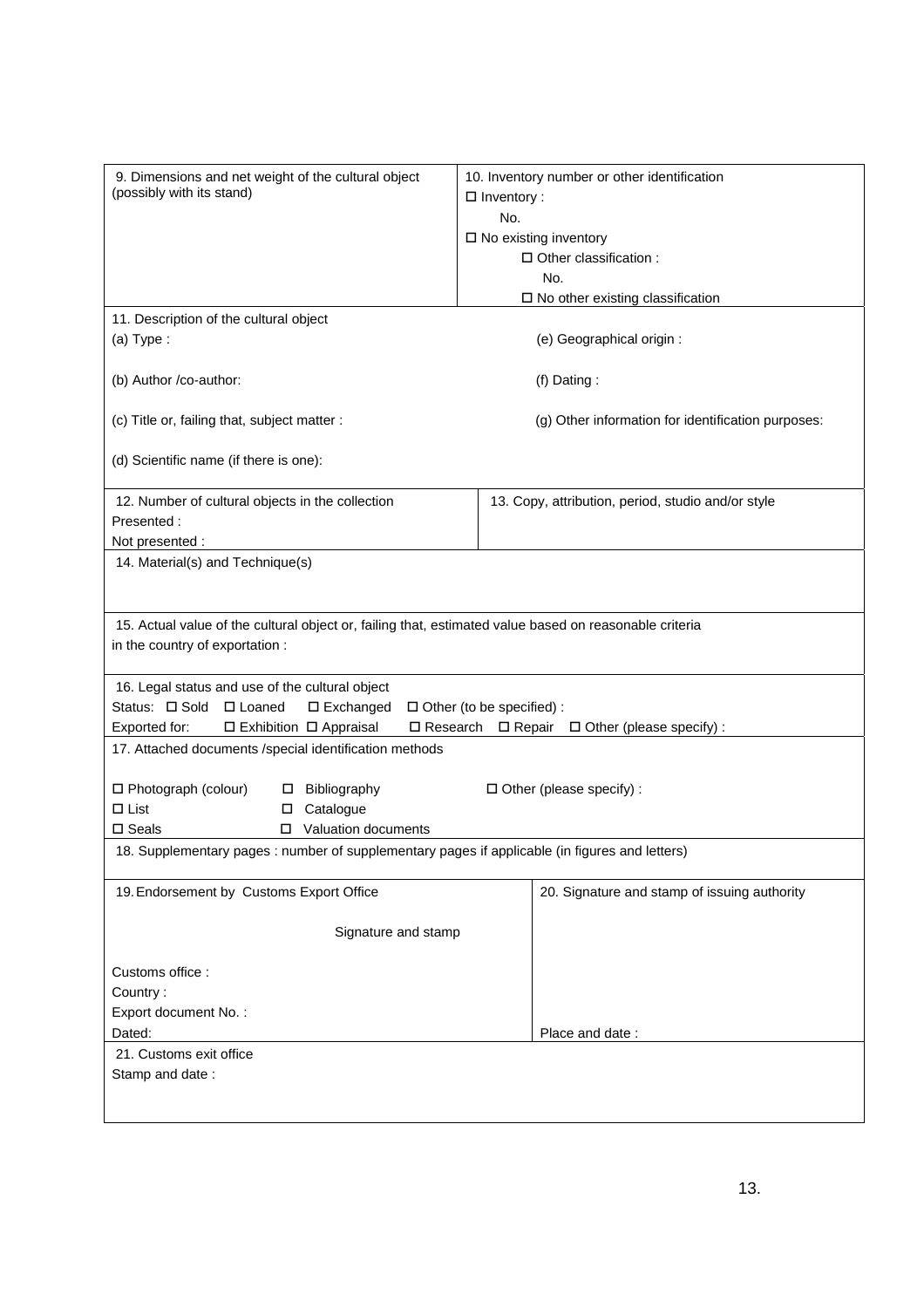| 5                                   | 1. Beneficiary applicant requesting the exportation (name and<br>address)                                  | 2. Beneficiary applicant's representative (name and<br>address)                       |
|-------------------------------------|------------------------------------------------------------------------------------------------------------|---------------------------------------------------------------------------------------|
|                                     |                                                                                                            |                                                                                       |
|                                     | 3. Issuing authority (name and address)                                                                    | 4. Export authorization                                                               |
|                                     |                                                                                                            | No.                                                                                   |
|                                     |                                                                                                            |                                                                                       |
|                                     |                                                                                                            |                                                                                       |
| Copy for authorities at importation |                                                                                                            | Country of destination :                                                              |
|                                     | 5. Initial consignee (and subsequent consignee(s) if known) (name<br>and address)                          | 6. Type of export                                                                     |
|                                     |                                                                                                            | Permanent export                                                                      |
|                                     |                                                                                                            | Temporary export                                                                      |
|                                     |                                                                                                            | Time limit for re-importation : $\frac{1}{1-\frac{1}{2}}$ / $\frac{1}{1-\frac{1}{2}}$ |
|                                     |                                                                                                            |                                                                                       |
|                                     | 7. Owner of the cultural object (name and address)                                                         |                                                                                       |
|                                     |                                                                                                            |                                                                                       |
|                                     |                                                                                                            |                                                                                       |
|                                     | 8. Photograph of the cultural object : 9 x 12 centimeters minimum                                          |                                                                                       |
|                                     |                                                                                                            |                                                                                       |
|                                     |                                                                                                            |                                                                                       |
|                                     |                                                                                                            |                                                                                       |
|                                     |                                                                                                            |                                                                                       |
|                                     |                                                                                                            |                                                                                       |
|                                     |                                                                                                            |                                                                                       |
|                                     |                                                                                                            |                                                                                       |
|                                     |                                                                                                            |                                                                                       |
|                                     |                                                                                                            |                                                                                       |
|                                     |                                                                                                            |                                                                                       |
|                                     |                                                                                                            |                                                                                       |
|                                     |                                                                                                            |                                                                                       |
|                                     |                                                                                                            |                                                                                       |
|                                     |                                                                                                            |                                                                                       |
|                                     |                                                                                                            |                                                                                       |
|                                     |                                                                                                            |                                                                                       |
|                                     | (Continue on supplementary pages if necessary. Validate with the issuing authority's signature and stamp). |                                                                                       |